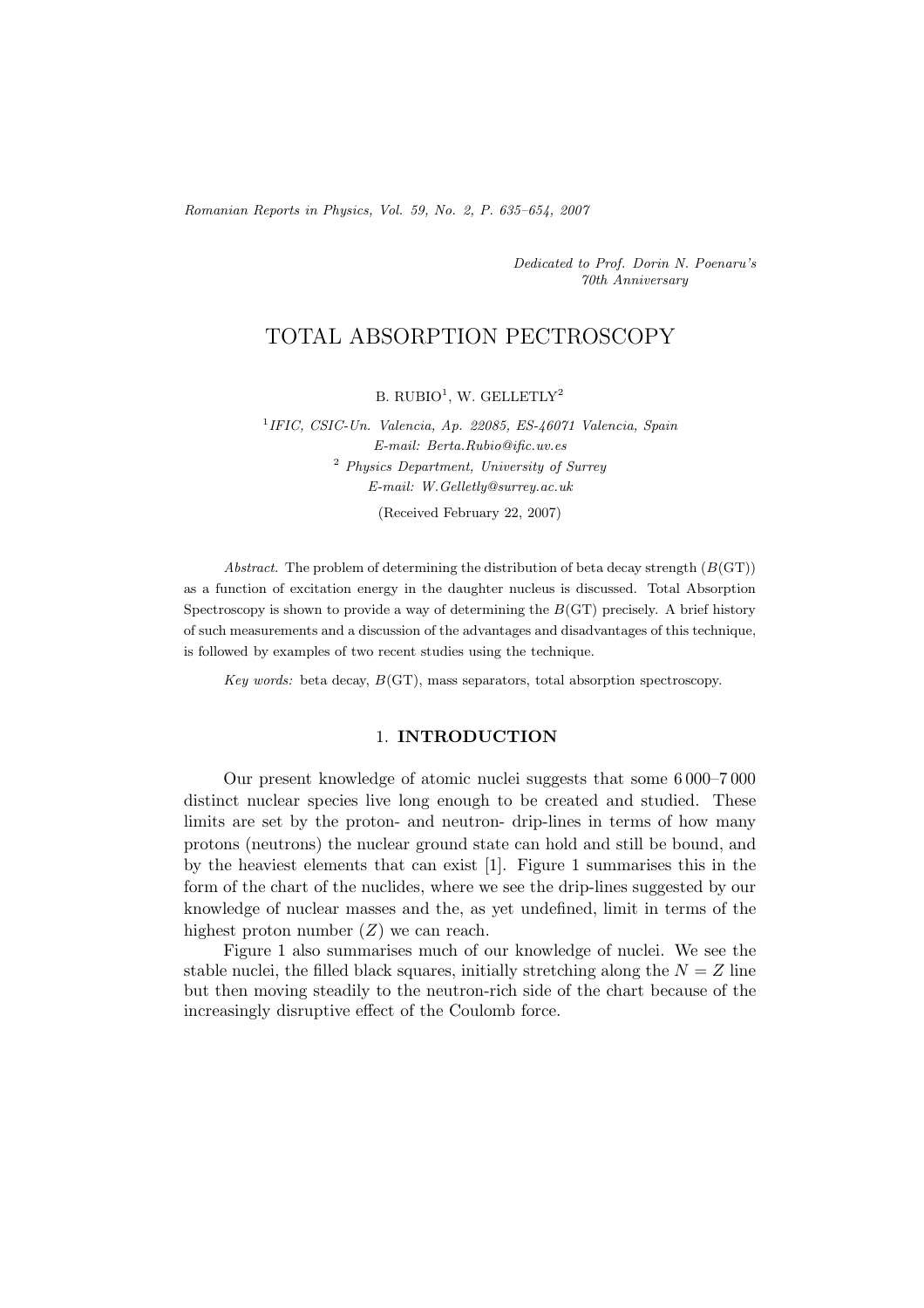

Fig.  $1 -$  The chart of the nuclides.

In essence we have two main ways of studying nuclear properties, namely in reactions and in radioactive decay. The former has the attraction of flexibility and versatility since it allows us to vary the angular momentum and excitation energy in the nuclear system created in the reaction. The latter is inflexible, since nuclear decay is essentially God-given and can only be altered under certain, unusual conditions [2, 3]. Thus radioactive decay is more limited as a tool for studying nuclei but it is often the first means of identifying a new nuclear species and hence also the first harbinger of a knowledge of its properties. If separated from other species present during its production it can also be studied with only a very small number of atoms.

This sensitivity also means that it is a prolific source of applications, a forensic tool that scientists have used in a wide variety of contexts. Examination of Fig. 1 shows us that studies of radioactive decay can provide information about nuclear properties over a wide range of  $N$  and  $Z$ . Most of the decays are due to beta decay, either  $\beta^-$  decay on the n-rich side of stability or  $\beta^+/EC$  decay on the p-rich side. At and near the proton drip-line proton decay is also important and as we gradually establish the means to study more and more neutron-rich nuclei we may encounter neutron-decay near the neutron drip-line [4]. In heavy elements alpha decay and spontaneous fission also compete with beta decay. However, overall, beta decay is the most common mode of radioactive decay. The study of beta decay is the subject of this article and we now turn our attention to this topic.

## 2. **BETA DECAY AND NUCLEAR STRUCTURE**

One advantage of studying beta decay is that we now have a good understanding of the process. It was not always so. In spectroscopic terms beta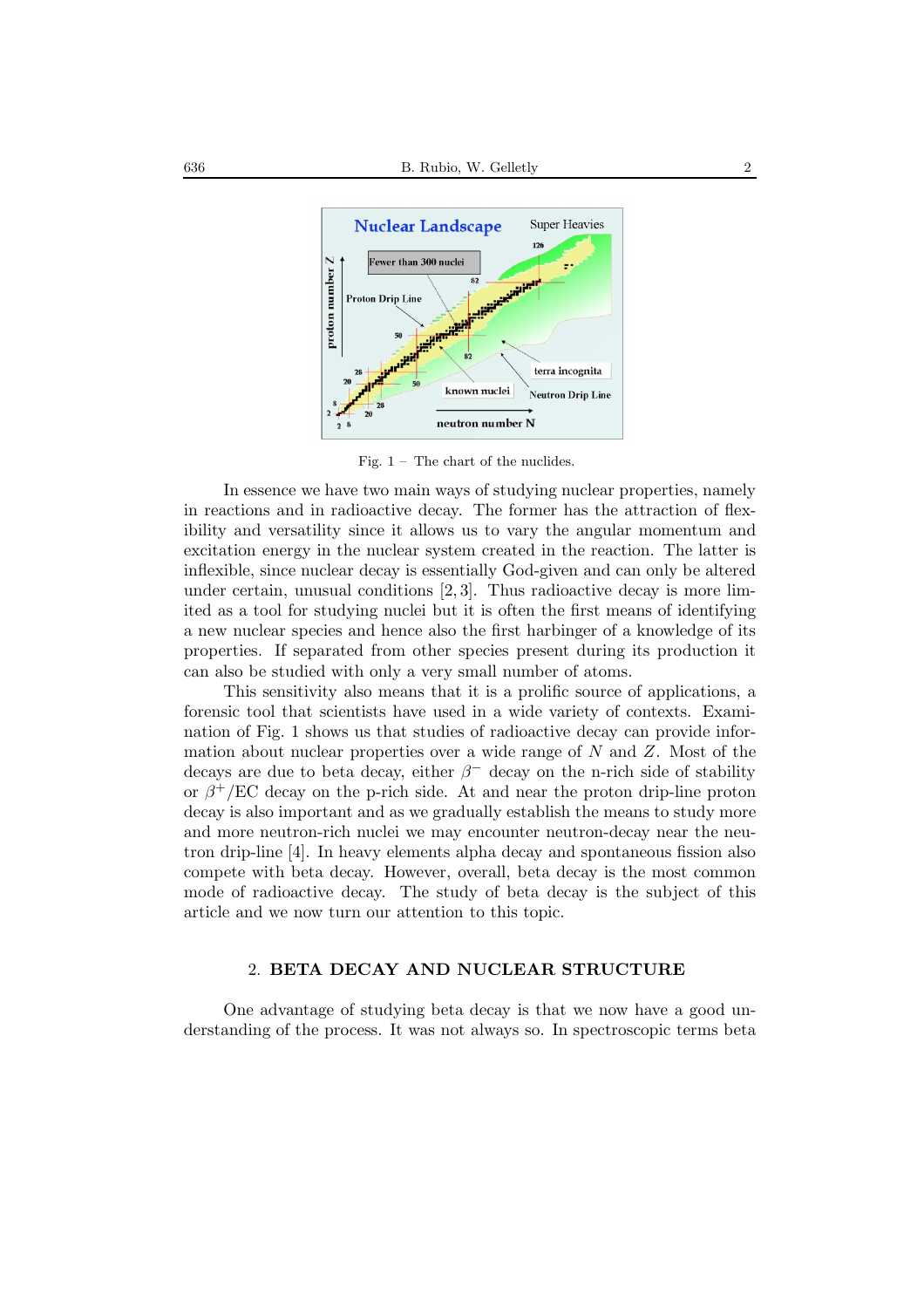decay was difficult to understand initially because of the continuous nature of the beta spectrum, which is in stark contrast with the discrete line spectra of alpha- and gamma-decay. These are readily understood in terms of transitions between quantum states in nuclei. Pauli's explanation [5] in terms of the neutrino and hence a three-body process clarified this. Soon afterwards, the present basis of our understanding was laid by Fermi's theory of beta decay [6].

Here we are concerned not with the history of the subject but with the use of beta decay as a tool to understand nuclear structure. In particular the question of how we can use beta-decay transition probabilities since they are sensitive to the details of nuclear structure. This is possible if we use the Fermi theory and take into account effects such as the density of states available to the betas and neutrinos in the decay and the Coulomb field felt by the beta particles. From the transition probabilities we can isolate the part relevant to nuclear structure, namely the matrix elements. It turns out, however, that the transition probabilities are not easy to measure, again partly because of the continuous nature of the spectrum and partly because the alternative methods of measurement also present their own difficulties as we will discuss below. This article is concerned particularly with one approach to overcoming these difficulties, namely the method of Total Absorption Spectroscopy.

At first sight one might hazard a guess that such measurements are best done in nuclei close to the line of stability, where the Q-value ( $Q = M_{parent}$  –  $M_{daudhter}$ ) is small and the number of states populated is limited because of the low level density. Such cases are indeed relatively simple. However the fact that the energy window accessible in such decays is limited restricts its use as a spectroscopic tool. It also turns out that, in general, the more interesting cases to study lie farther from stability. They are the so-called *Allowed decays* where the well-understood properties of the  $\tau$  (Fermi) and  $\sigma$  (Gamow-Teller) operators apply.

In terms of the isospin formalism, where states are characterised by the quantum numbers T and its third component  $T_Z$ , the only unhindered, allowed Fermi decays are the so-called super-allowed decays, those with  $\Delta T = 0$ . In other words only  $T_Z$  changes. Such transitions can only occur when the IAS (Isobaric Analogue State) of the parent state in the daughter nucleus lies within the  $Q_\beta$  window.

As one can see in the typical examples of  $\beta^+$  and  $\beta^-$  decay shown in Fig. 2, there is another consideration regarding the Fermi transitions. In the  $\beta^+$  decays of  $N>Z$  nuclei the absolute value of  $T_Z$  always increases by one unit, consequently it is impossible to keep the  $T$  quantum number unaltered unless one is at negative values of  $T_Z$ . Thus Fermi decays in nuclei decaying by  $\beta^+$  emission are very often forbidden. If we again look at Fig. 2 we see that this is not a problem in the nuclei unstable to  $\beta^-$  emission. Here, however,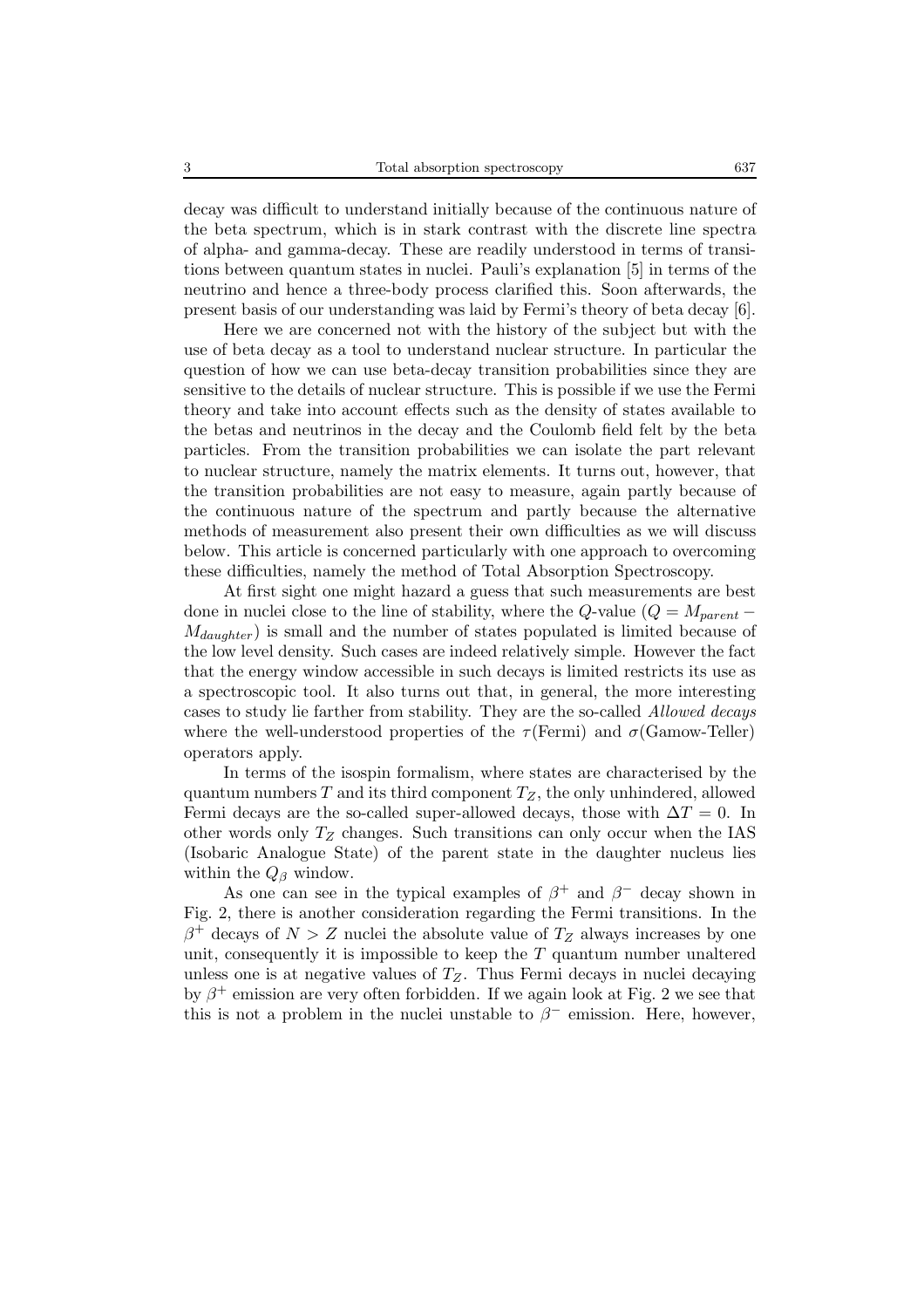#### Fermi transitions



Fig. 2 – Examples of typical beta decays involving electron and positron emission.

since the final states usually have  $T$  values one unit higher than the g.s., the IAS is, in general, at high excitation energy and consequently outside the  $Q_\beta$ window. The reader should note that we have assumed here that the ground state and low-lying levels in the nucleus have the lowest isospin possible. This is, in general, a good assumption apart from the nuclei near  $N = Z$ .

Turning to Gamow-Teller transitions we face a different situation. As for Fermi transitions one can imagine that the operator transforms a neutron to a proton or vice-versa but at the same time the nucleon can have its spin "flipped". If nuclear forces were spin-independent as well as charge independent we would have a very similar situation to the Fermi decays with the transitions going to the isobaric analogue states. However nuclear forces are strongly spin dependent, as is evidenced from the success of the Shell Model. As a result the states are mixed into nuclear states over a wide range of energy centred at the energy of the expected "resonance" state. Moreover we know now that the residual nucleon-nucleon interaction, and more particularly the  $\sigma\sigma\tau\tau$  term, because of its repulsive character, moves the strength from the few MeV, zeroth-order excitation energy of the daughter particle- hole excitations to a resonance peak at typically 15 to 20 MeV excitation and consequently outside the Q-beta window. As in the case of the Fermi transitions, there is a difference between the beta-minus and beta-plus decays. In general all that we have said above applies to the beta-minus case but the beta-plus transitions are either very suppressed or forbidden. This is because the allowed orbitals are often occupied on the neutron side. As we shall see later this is not always the case. For instance some times a transition between a state involving a proton with high orbital angular momentum can proceed to the spin-orbit partner state on the neutron side  $(J \uparrow \rightarrow J \downarrow)$ .

All of this may be summarised briefly. Near the line of stability decay schemes are simpler and more amenable to study but, of necessity, carry less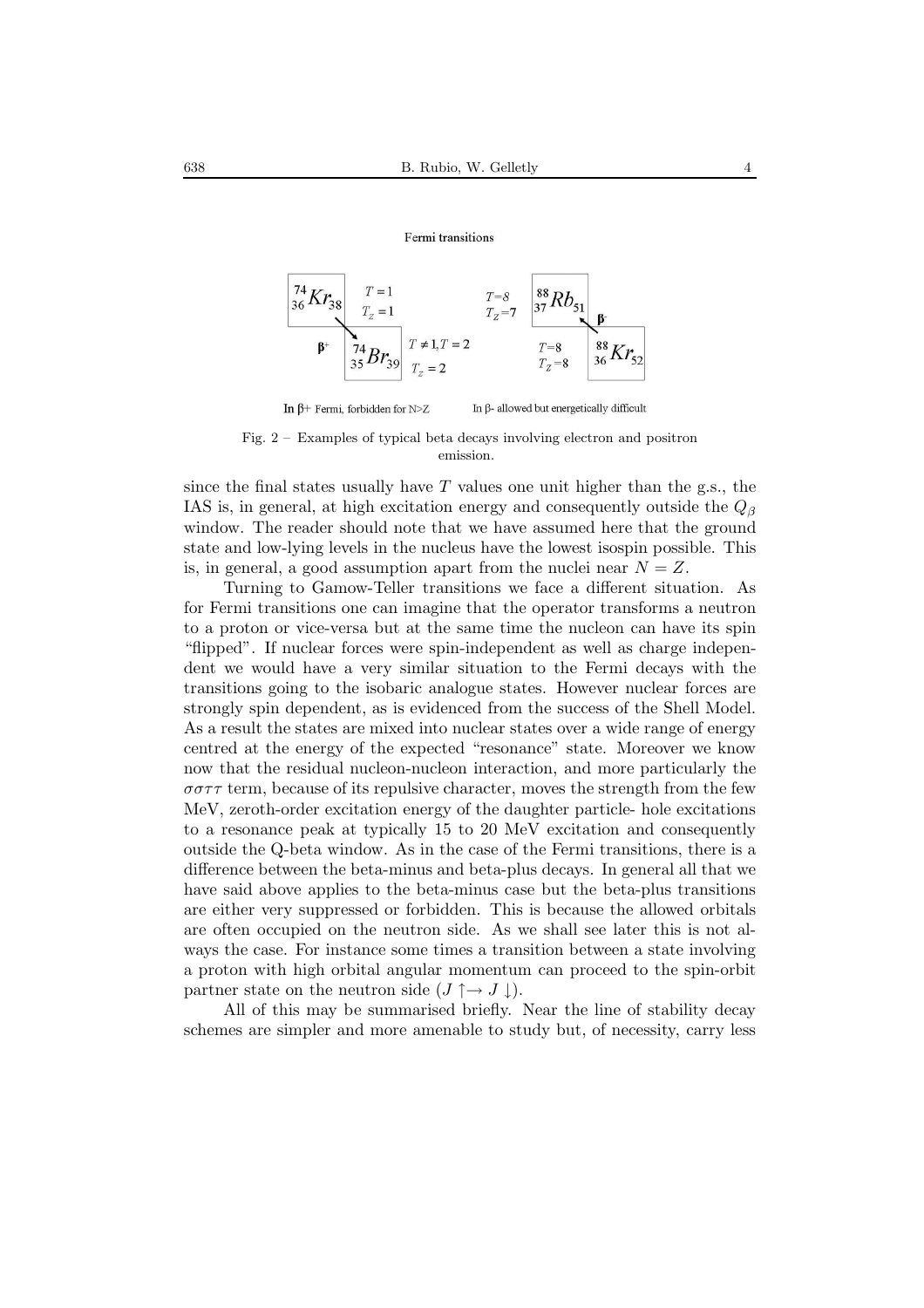information. Our main aim must be to study transition probabilities in beta decays far from stability where the Q values are large and we have better access to a large fraction of the GT strength. Although we have been studying beta decay for a long time we have only really scratched the surface in terms of studying exotic nuclei. For a variety of reasons experimenters have not devoted the same effort to developing instrumentation for such studies as they have to developing Si and Ge detector arrays for use in studying prompt radiation from reactions. As a result only a limited number of cases has been studied in detail but they reveal what one might expect to learn in the future. Some good examples are the studies of allowed decays to the GT resonance in nuclei: a) just below  $100\text{Sn}$  [7] and b) in the rare-earth region [8–12], measurements in  $A \sim 70$ –80 nuclei that have allowed the shapes of the parent ground state to be deduced [12,13] or measurements of super-allowed Fermi decays of importance as a test of our understanding of the Weak Interaction [14–16].

## 3. **MEASURING BETA DECAY TRANSITION PROBABILITIES**

It is worth reminding the reader of the following relations between a number of quantities:

a) the relationship between the transition probability  $B_{GT}$  in natural units and the strength function  $S_\beta$ 

$$
S_{\beta} = \frac{1}{6147 \pm 7} \left(\frac{g_A}{g_V}\right)^2 \sum_{E_f \in \Delta E} \frac{1}{\Delta E} B(\text{GT})_{i \to f},\tag{1}
$$

where  $g_A$  and  $g_V$  are the Weak Interaction vector and axial-vector coupling constants;

b) the relationship between  $S_\beta$  and the quantities observed in experiment

$$
S_{\beta} = \frac{I_{\beta}(E)}{f(Q_{\beta} - E)T_{1/2}},
$$
\n(2)

where  $I_\beta$  is the direct beta feeding to a state of energy  $E, f$  (which depends on the Q-value) is the Fermi function and  $T_{1/2}$  is the beta decay half life of the parent nucleus. From (2), if we remember the dependence of the Fermi function with the energy, one can see that even a small amount of feeding at high excitation energy close to the Q value will carry a significant part of the strength.

With this in mind, what are the measurements we would like to make on the beta decays of exotic nuclei? Many types of measurement are of interest; too many for us to pursue. Here we will concentrate on the measurement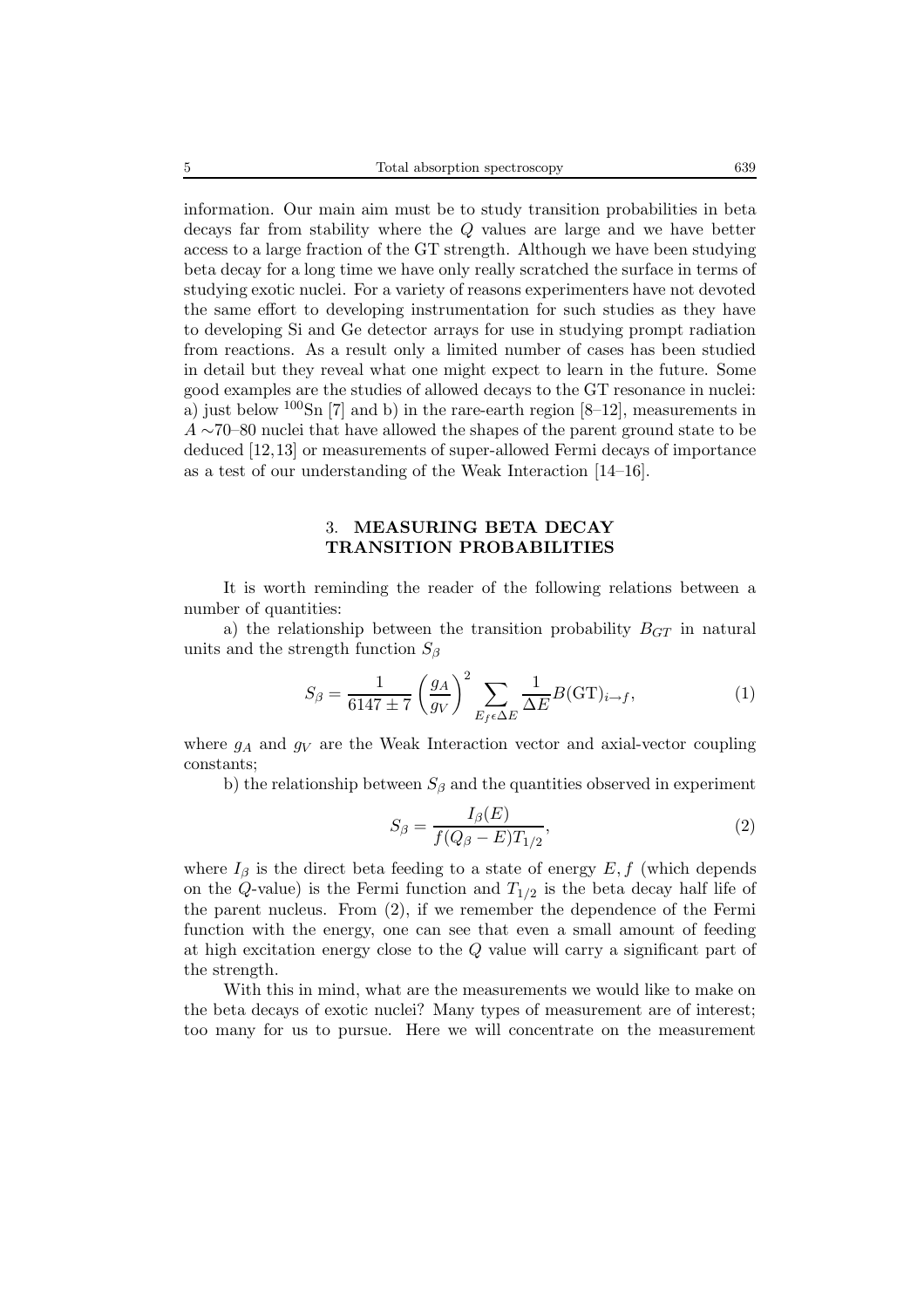of the GT reduced transition probability  $B_{GT}$  as a function of the excitation energy in the daughter (final) nucleus At first sight this seems straightforward, one has to measure the beta decay to each individual state (assuming  $Q<sub>\beta</sub>$  and  $T_{1/2}$  are known), but the beta spectra are continuous and in complex decay schemes difficult to disentangle. As a result one cannot derive the beta feeding to individual states in the daughter nucleus from measurements of the beta particles themselves except in a few simple cases.

How then are the measurements made? If we ignore decays very far from stability, where some of the levels fed in the decay lie above the particle separation energy and hence decay by emitting a particle, the levels that are fed usually decay by electromagnetic transitions. We can then deduce the beta feeding from the difference between the gamma-intensity feeding the level and that de-exciting it with suitable corrections for internal conversion or internal pair production etc. This seems quite simple; it turns out to be fraught with difficulty. Figure 3 illustrates part of the problem. Here we see a typical level



Fig. 3 – The feeding of a typical level in the daughter nucleus in beta decay (see text).

in the daughter nucleus. It is fed directly in beta decay and it is fed indirectly by electromagnetic transitions from higher lying levels. In most experiments the gamma rays are detected using Ge semiconductor detectors, which have moderately good energy resolution and modest efficiencies. At present even the best arrays of such detectors have efficiencies of about 20% for gamma-rays of 1 332 keV energy [17]. To make matters worse their detection efficiency is strongly dependent on energy.

If the beta feeding to a level is deduced from the difference between the gamma-ray strength feeding the level and the strength de-populating it and many weak transitions are unobserved then their strength can add up to a sufficiently large number that we get quite the wrong number for the beta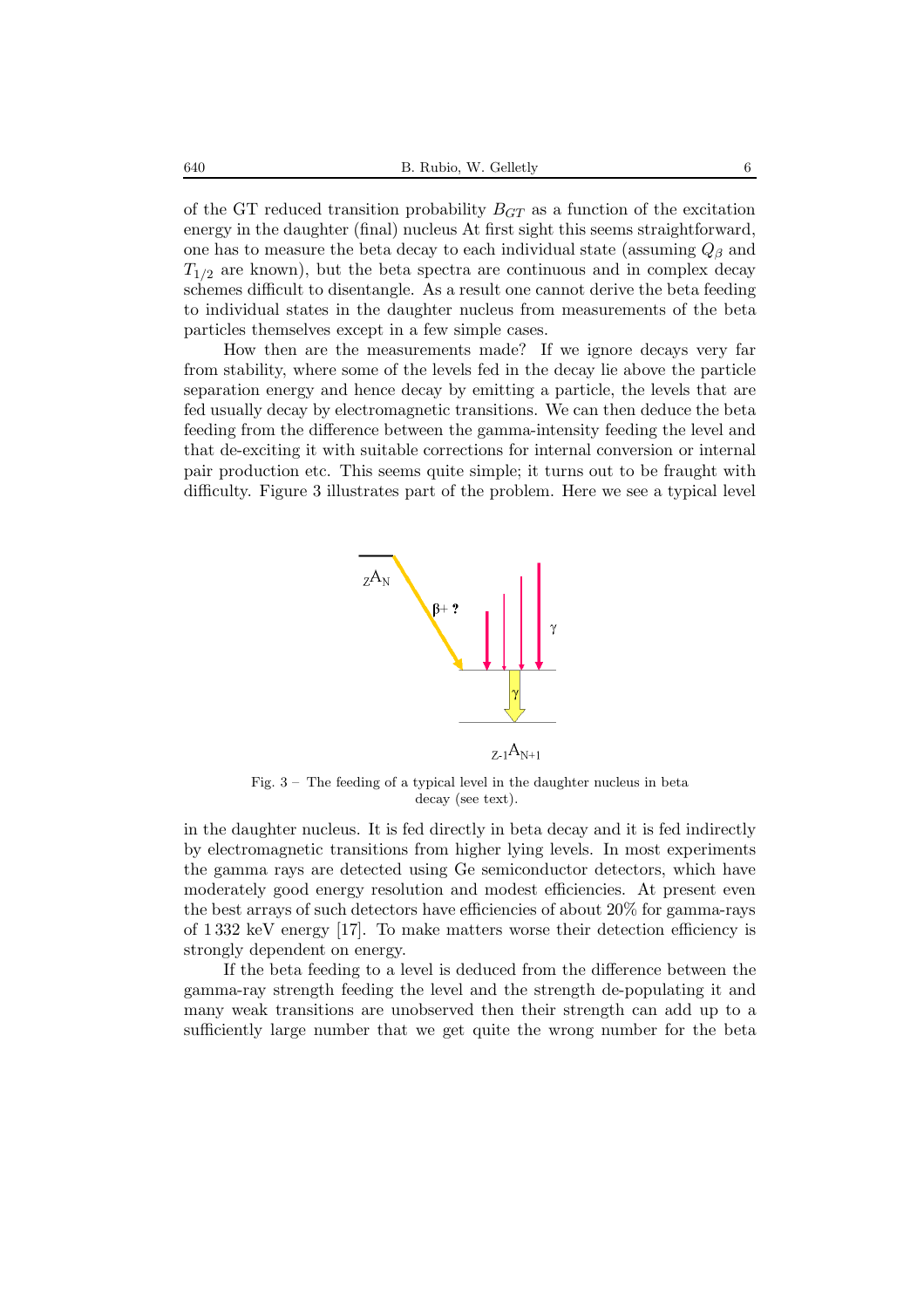feeding. Thus, if we use detection techniques where the detection efficiency is much less than one, we cannot reliably extract the beta feeding or ft values (the inverse of  $S_\beta$  for a particular level) simply from the gamma-ray balances. As we move away from stability and Q-values increase one expects greater fragmentation of the beta feeding because of the rapid increase in level density with excitation energy. One consequence is that, in general, the average gamma-ray intensity will also be reduced and more gamma rays will not be observed. In addition there will be more feeding of levels at higher energies, which will be de-excited by higher energy gamma rays on average for which the detection efficiency is lower. Thus we can expect this problem to get worse. This problem was recognised some time ago [18] and was named the Pandemonium effect by Hardy *et al.* after the city of Lucifer in Milton's epic poem Paradise Lost, a place where one might expect chaos to reign.

Can this problem be overcome? One solution is to adopt a quite different approach to the measurements. Total Absorption Spectroscopy offers just such an approach. In this method one still detects the secondary gamma rays but one aims to measure the population of the levels directly rather than indirectly as described above. In the ideal case Total Absorption Spectroscopy involves a gamma-ray detector with 100% detection efficiency. In the spectrum from such a detector one will detect for each and every beta decay the summed energy of all the gamma rays in the resulting cascade de-exciting the level that is fed initially. In the section which follows we will look at how this technique has developed over the years. It will be readily obvious that the main difficulty in applying the technique is the creation of a spectrometer with 100% detection efficiency.

An obvious question is "If it is important to obtain reliable and accurate beta strength distributions and Total Absorption Spectroscopy provides the remedy to the problem outlined above, why is it not in widespread use?" The answer lies partly in the difficulty of making a spectrometer with sufficiently high efficiency, partly in the complexity of the analysis of the data collected in such experiments and partly the lack of a detailed study of the assumptions underlying the analysis methods and the associated systematic errors. As we will find out in the next section both of these questions have been addressed.

## 3.1. A SHORT HISTORY OF TOTAL ABSORPTION SPECTROMETERS

In this section we will look at how the technique of Total Absorption Spectroscopy has developed. Surveys of beta strength functions for significant numbers of unstable nuclei were carried out in the early 1970s at both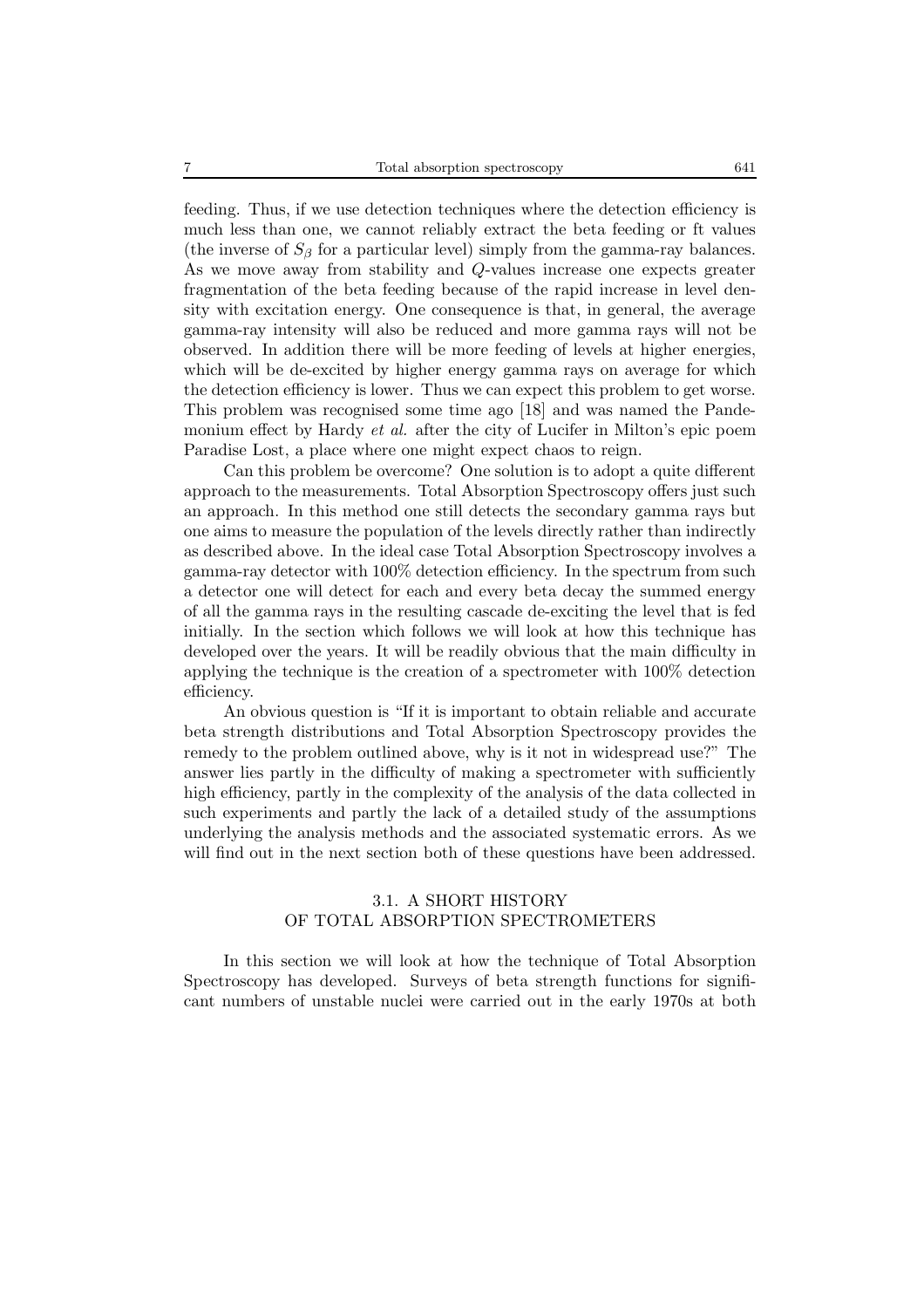ISOLDE [19] and OSIRIS [20]. In these measurements the spectrometer consisted of two cylindrical NaI detectors of 15 cm diameter and 10 cm length. The radioactive source was positioned on the central axis between the two counters. The authors of these two papers describe their method as "incomplete total absorption", an accurate description given the detection efficiency of the system, which was well short of the ideal outlined above. They took great care in the analysis and they pointed out the inherent difficulties of the analysis of the data. This is not a trivial task as we shall see later. They also used Monte Carlo simulations to construct the response function of the detector. This strikes a chord with current practice as we shall see.

In their introduction of the fictitious nucleus Pandemonium Hardy *et al.* exposed the difficulties in measuring beta strength functions. Stimulated by this and Firestone's [21] high-resolution studies, Alkhazov [22] measured a number of beta strength functions using a larger NaI detector of dimensions 20 cm diameter by 20 cm length with a well of 4 cm  $\times$  10 cm set into it with the source placed in the well. This system we will call the Russian TAgS. These measurements reinforced the view of Hardy *et al.* that most of the decay schemes in the literature were substantially incomplete and one could not rely on the log ft values derived from them. Clearly a better detection efficiency was the way forward and this came from Greenwood *et al.* [23] who introduced a large,  $25.4 \text{ cm} \times 30.5 \text{ cm}$  NaI well counter, and used it to measure beta strength functions for a range of separated fission fragments. This TAgS was a much better approximation to the ideal spectrometer. Again these authors were painstaking in their methods of analysis, which was now based on the simulation of the entire decay scheme using Monte Carlo methods. They too recognised and discussed many of the inherent difficulties in the analysis of the data from such measurements. The beta decays they studied were of particular significance in that the beta decay of fission fragments accounts for some 7% or so of the total heating in a typical operating nuclear reactor and, of necessity, 100% of the heating once the reactor shuts down. For safety and shielding purposes it is thus important to have a good measure of the beta feeding for all these decays so that one can calculate the residual heating of the fuel as a function of time after shutdown.

### 3.2. MODERN TOTAL ABSORPTION SPECTROMETERS

More recently two larger spectrometers, both with higher detection efficiency, have been deployed to measure beta strength functions. In addition the analysis methods have been optimised after being studied in detail [24]. It is not our purpose here to discuss every aspect of total absorption spectroscopy. We should however remind our reader that the relationship between the beta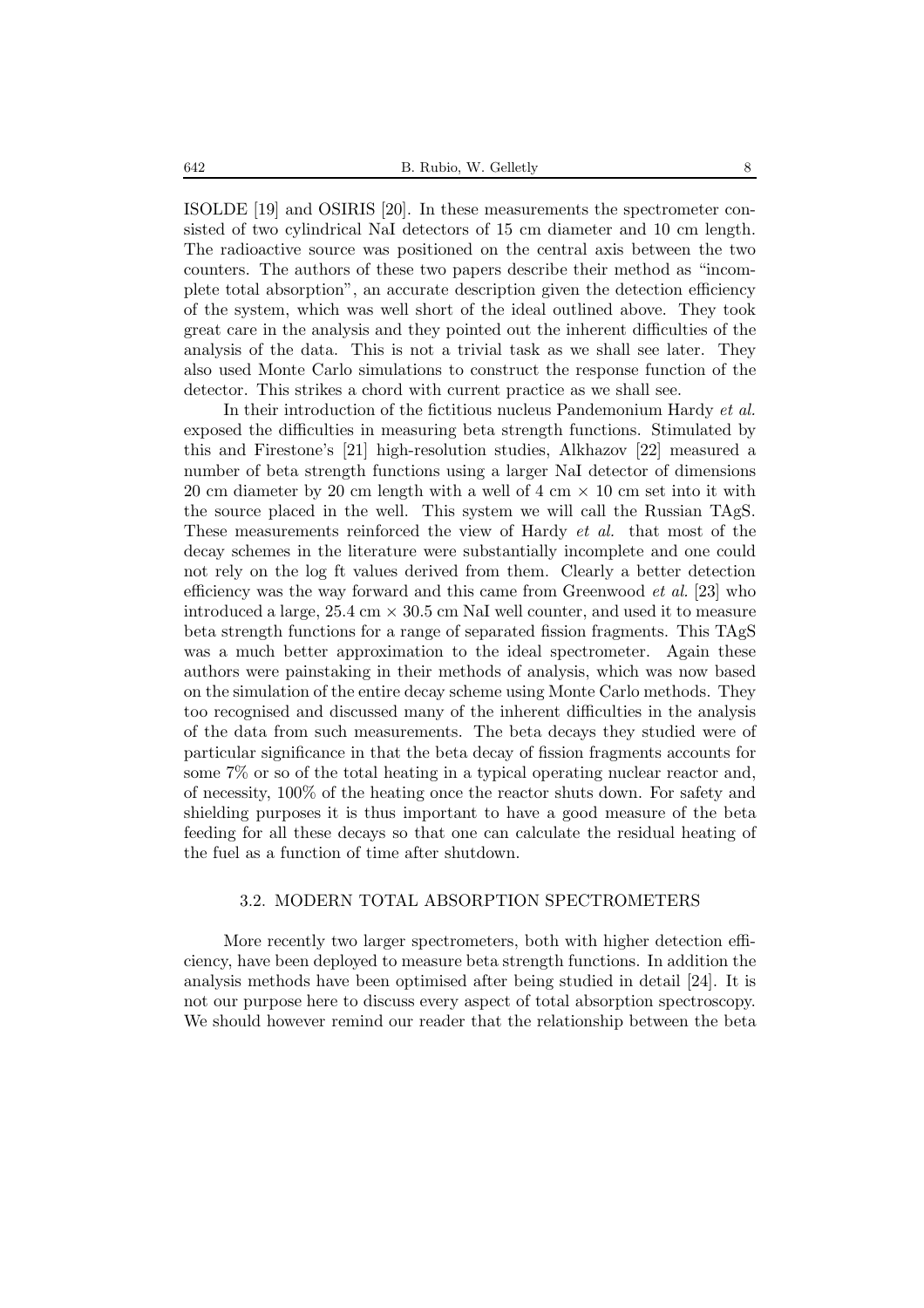feeding I(Ej) and the data  $d_i$  measured in channel i in the total absorption spectrometer is given by

$$
d_i = \sum_{j=1}^{j_{max}} R_{ij} I_j,\tag{3}
$$

where  $R_{ij}$ , the response function, is the probability that feeding at an energy  $E_i$  produces a count in channel i. In order to determine the response function we need to know how the spectrometer responds to individual quanta and betas as a function of energy and also have a knowledge of the branching ratios for the electromagnetic transitions de-exciting the levels [25]. From Eq. (3) we see that if we want to determine the beta feeding we must solve this inverse problem. This is not trivial because Eq. (3) falls into the class of so-called "illposed" problems and their solution is neither trivial nor straightforward. Tain and Cano-Ott [24, 26] have devoted considerable effort to examining how to optimise the solutions and make recommendations on how the analysis should be carried out. For details the reader is referred to their papers. In a nutshell they examined the suitability of three different de-convolution algorithms for extracting the correct intensity distribution from the data.

A knowledge of the branching ratios implies that we know the level scheme, which is often not true. Tain and Cano-Ott also examined how much the results of the analysis depended on assumptions about the branching ratios and were able to show that in the cases they studied the results are insensitive to the initial assumptions. However in other cases [27] it is important to have a solid knowledge of the level scheme. In recent years considerable progress has been made in the Monte Carlo simulation of the response to individual single quanta and this is also an ingredient in the analysis procedure developed by Tain and Cano-Ott. Taken overall these authors have put the analysis of TAgS data on a sound footing although the methods must be applied with due care and attention to the individual case under study.

The most successful TAgS [GSI TAS] built to date was installed at the GSI on-line mass separator [28]. It involved an even larger single NaI detector than that available to Greenwood *et al.*; again it is of cylindrical shape with dimensions 35.6 cm  $\times$  35.6 cm, with a central well which could be filled with a matching plug of NaI. The activity from the mass separator was implanted on to a magnetic tape which was used to carry it to the centre of the crystal. The set up included a small Ge detector and ancillary Si detectors placed inside the well, close to the source position, to allow coincidence measurements of gammas in the large NaI with X-rays and betas or alphas respectively. A whole series of measurements have been made with this device including measurements of the beta decays of spherical, rare-earth nuclei [7–11] and neutron-deficient nuclei just below  $100\text{Sn}$  [7]. In addition to their work on the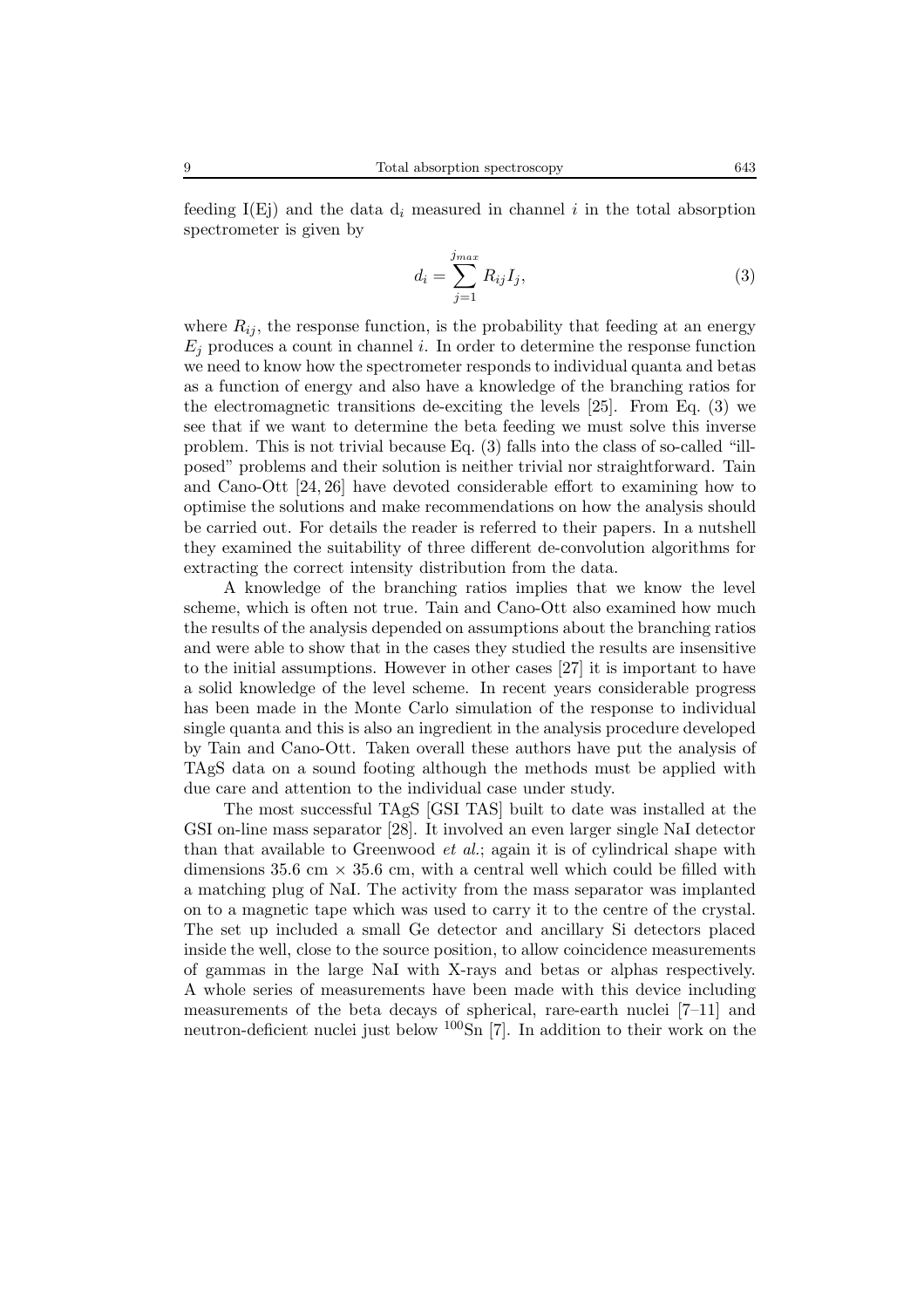solution of the "inverse, ill-posed" problem the Valencia group looked at the effect of the non-linearity of the light output in the NaI scintillator [29] and of the pile up in the electronic circuitry [30] and showed that these effects could be taken into account satisfactorily.

More recently the present authors were involved in building and installing a new total absorption spectrometer *Lucrecia* at the CERN-ISOLDE mass separator. There were two main aims for the use of this spectrometer. Firstly to take advantage of the wide range of separated nuclear species available from the ISOLDE separators and secondly to be able to arrange that the separated activity can be deposited directly at the centre of the spectrometer, thus eliminating the delay in carrying the sources from an external point of implantation into the spectrometer. In this mode the tape is used to carry away the daughter activities rather than to refresh the sources under study. The system was designed in such a way that it could still be operated as at GSI with the sources implanted externally then carried to the counting position in the centre of the detector. The *Lucrecia* spectrometer consists of an even bigger single crystal of NaI (38 cm  $\times$  38 cm) with a 7.5 cm through hole, symmetrically placed, at right angles to the axis of the cylinder. From one side the tape and the beam, depending on the half life of interest, enter the crystal. From the other a number of ancillary detectors can be placed close to the counting position so that one can measure the TAgS spectrum in coincidence with electrons, positrons, X-rays and Γ-rays.

In the experiments with this spectrometer described below this involved a 2 mm thick plastic detector for betas placed close to the source and a Ge telescope, consisting of a 1 cm thick planar detector backed by a 5 cm thick co-axial Ge detector.

Detectors as large as the GSI TAS and *Lucrecia* are clearly a much better approximation to the ideal detector than those used earlier. This certainly reduces the uncertainties in the analysis. However it also means that they are more efficient in terms of detecting background radiation. In both cases an effort has been made to minimise the background and improve the sensitivity. At ISOLDE, where the activities are produced in the fission or fragmentation of heavy targets with a beam of 1.4 GeV protons from the PS-Booster, one might expect a significant background from both gamma-rays and neutrons in the experimental hall. To minimise the background overall the spectrometer system was placed inside an 11 ton shield, made up of successive layers of boron-loaded polyethylene(10 cm thick), lead(5.1 cm), copper(1.5 cm) and aluminium(2 cm). The resulting spectra show that this is effective with the main background being due to  $\rm 40K$ , which is present as a natural contaminant in the crystal.

Figure 4 makes a comparison of the performance of the two detector systems. On the left it shows views of the two central NaI detectors. The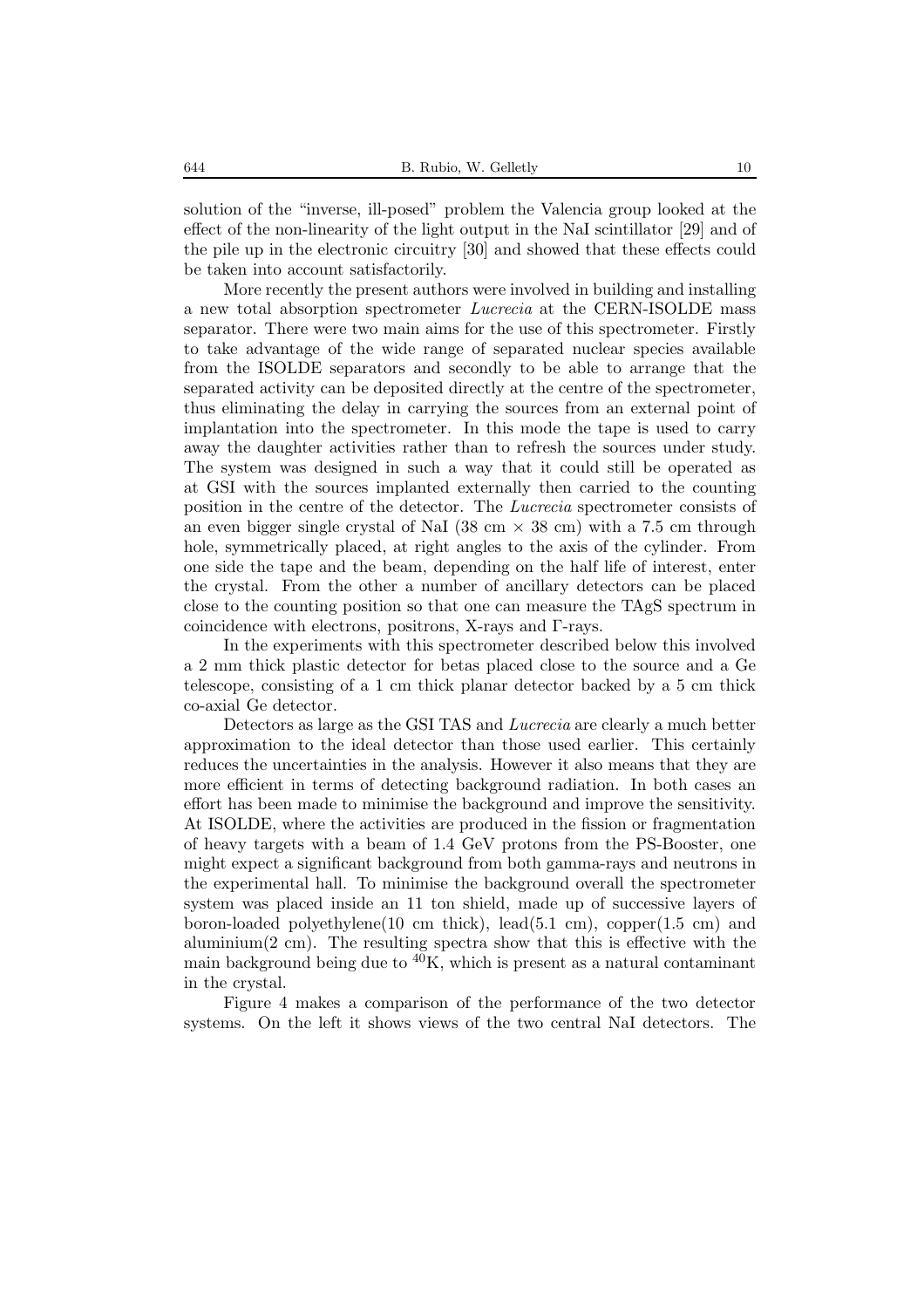

Fig. 4 – On the left we see photographs of the GSI TAS and *Lucrecia*. On the right we see the corresponding total and photopeak efficiency curves for these two detectors. The empty and filled points represent the results for the GSI TAS and *Lucrecia* respectively.

GSI TAS was mounted with the central axis in the vertical direction. *Lucrecia* on the other hand is mounted horizontally, with the through hole pointing along the beamline delivering the radioactive sources. In the photograph we see the through hole with the Ge telescope withdrawn from it on the far side from where the beam enters. On the right of Fig. 4 we see the total and photo-peak efficiencies for the two spectrometers. The empty and filled points represent the results for the GSI TAS and *Lucrecia* respectively. The latter is the larger of the two detectors and instinctively one feels it should have the higher efficiency but one must remember that it was designed to allow the radioactive beam to enter directly and a through hole was used to allow the insertion of the ancillary detectors. In addition, although a matching plug detector is available to fill the hole, it is not used in general in the case of *Lucrecia* since the space is used for the beta and gamma detectors. As a result of the larger volume devoted to the holes penetrating the crystal its efficiency is lower than that of the GSI TAS. In particular the efficiency for detecting a single gamma-ray is lower at all energies. In practice few gamma-ray cascades involve a single gamma ray and so the difference in total efficiency is less dramatic than this. In other respects the two spectrometers are comparable with the energy resolutions and backgrounds being very similar.

## 4. **RECENT MEASUREMENTS**

In this section we will discuss the results of two sets of measurements; one carried out with the GSI TAS and the other with *Lucrecia*. They illustrate the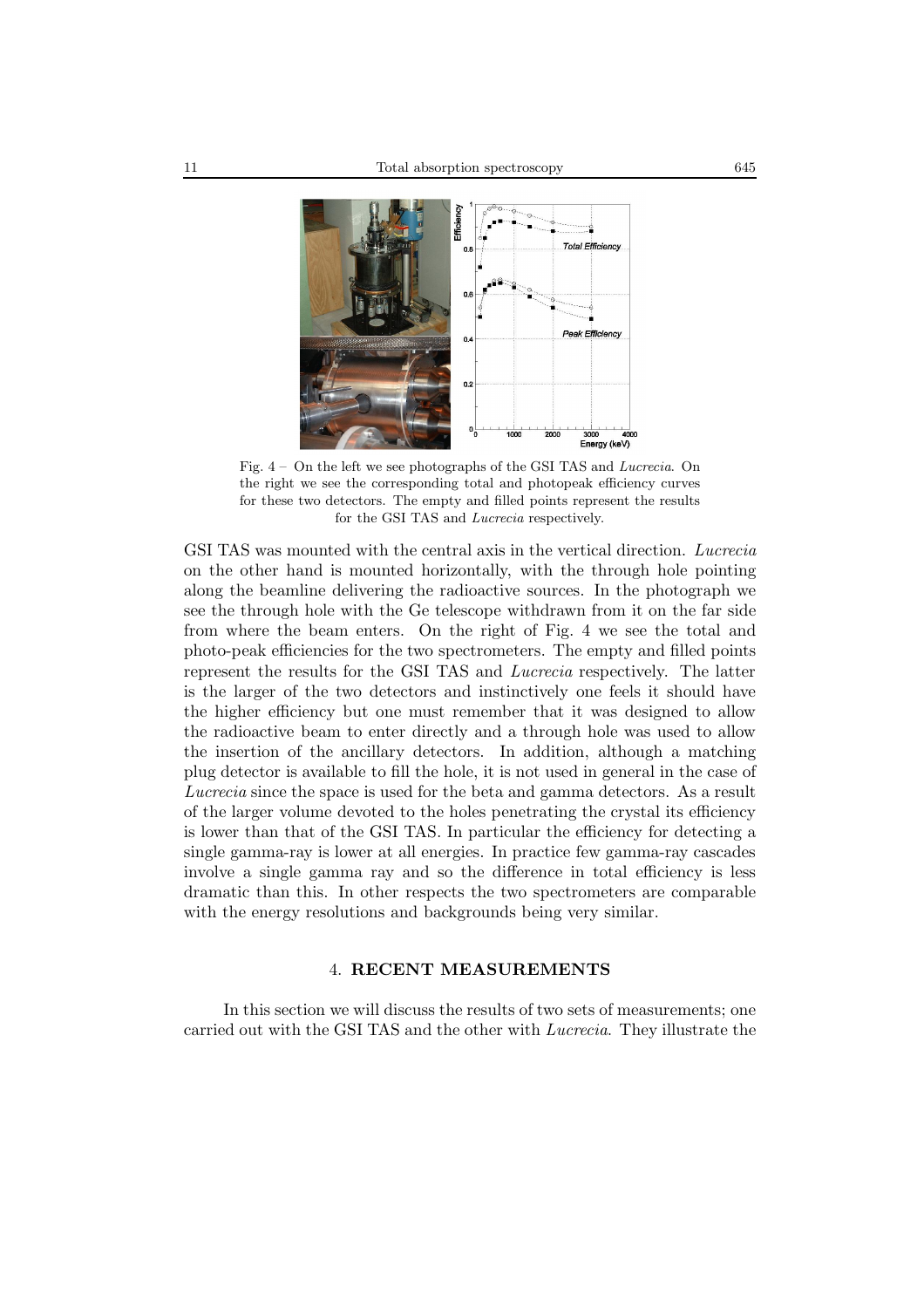power of the method and part of what it can contribute to our understanding of nuclear structure. One or both of the present authors was(were) involved in these experiments.

## 4.1. THE GT RESONANCE OBSERVED IN THE DECAY OF <sup>150</sup>Ho

This experimental investigation illustrates very well many of the features of beta decay studies we have described above. It not only shows the GT resonance very clearly within the beta window but also shows why one should study beta decay with both the TAgS technique and in high resolution. Figure 5 gives a schematic view of the single particle orbitals available above the <sup>146</sup>Gd double-closed shell, or at least those that are relevant to the present discussion. The <sup>150</sup>Ho nucleus has two, low-lying, beta-decaying states with spins and parities 2<sup>−</sup> and 9<sup>+</sup> respectively. Figure 5 shows the expected configuration of the 2<sup>−</sup> isomer with the odd neutron in the f<sub>7/2</sub> shell and a proton in the  $d_{3/2}$ orbit. The reader should remember that the pairs of protons shown in the picture in the  $h_{11/2}$  orbit coupled to  $0^+$ , can scatter between all three orbits  $(s_{1/2}, h_{11/2} \text{ and } d_{3/2}).$ 



Fig. 5 – A schematic view of the single particle orbits available above the  $^{146}\mathrm{Gd}$  doubly closed shell relevant to the present discussion.

One reason for the interest in this case and in the decays of neighbouring nuclei is that, unusually, most of the GT strength lies within the  $Q_\beta$  window. It is not a very common situation in  $\beta^+$  decay, as we have explained above, and, in this case, it occurs because the proton is transformed in the transition into a neutron in the spin-orbit partner orbital, which lies within the window. Here the transition is from  $\pi h_{11/2}$  to  $\nu h_{9/2}$  since the decay of the unpaired proton (in the  $d_{3/2}$  orbit) is forbidden. A similar case open to study is the  $\pi$ g<sub>9/2</sub> to  $\nu$ g<sub>7/2</sub> transition which occurs in the  $N \sim Z$  nuclei close to <sup>100</sup>Sn.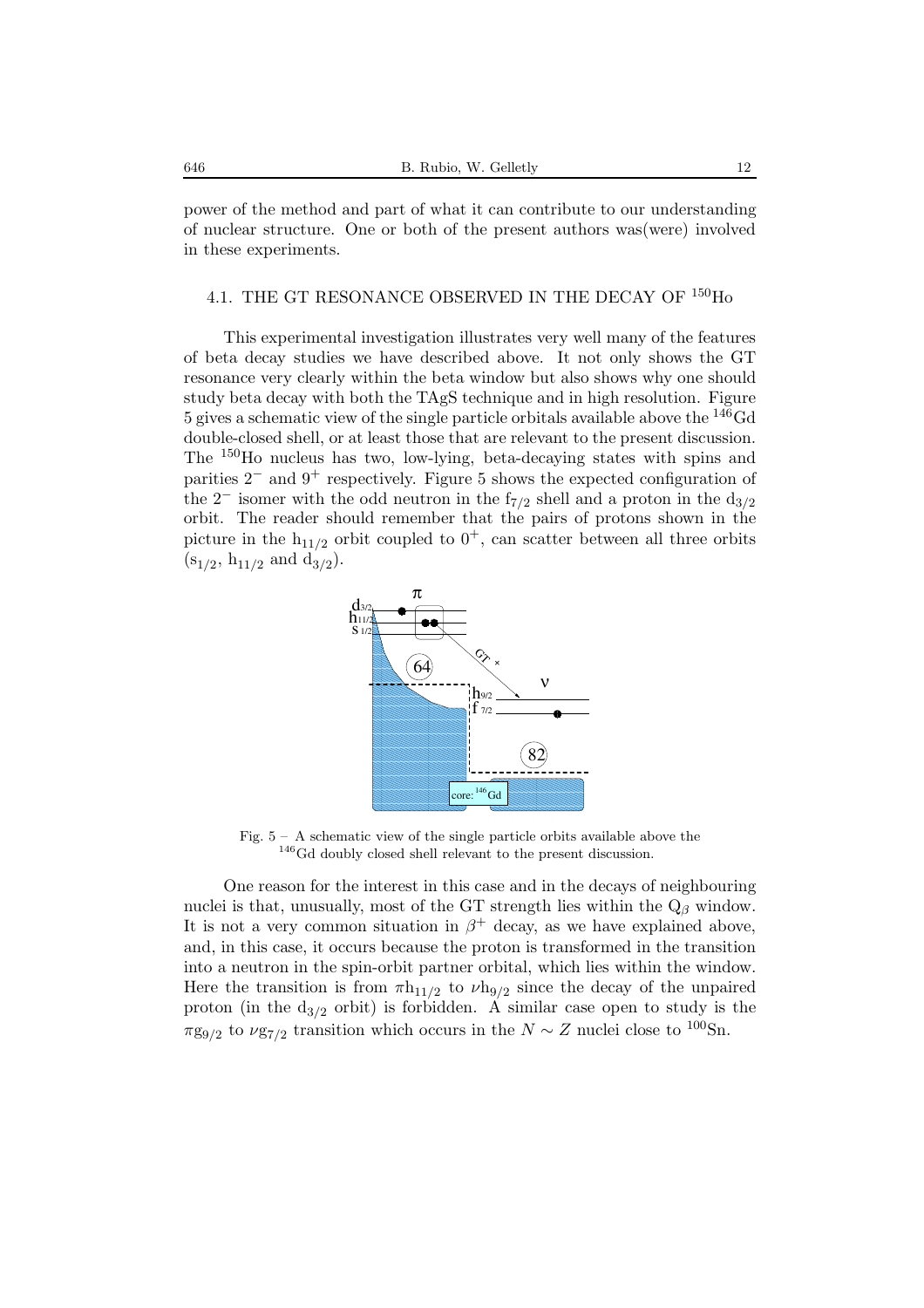The four-particle states with spins  $1^-, 2^-$  and  $3^-$  populated in the <sup>150</sup>Dy daughter nucleus have the configuration  $[(\pi d_{3/2}\nu f_{7/2}) (\pi h_{11/2}\nu h_{9/2})]$ . A simple approximation to the excitation energy of these states is just twice the pairing gap for protons plus twice the pairing gap for neutrons plus the neutron  $h_{9/2}$ single particle energy, i.e. at ∼5 MeV excitation energy. This is well within the  $Q_\beta$  window of ∼7 MeV for this decay. It should be noted that this decay is closely connected to the decay of <sup>148</sup>Dy, a simpler case since it has just the single proton pair outside the <sup>146</sup>Gd core. The two cases must clearly be much the same and should have a comparable log ft namely 3.95(3) [8]. It will, of course, be slightly different because of the presence of the  $d_{3/2}$  proton which will modify the probability of the proton pair occupying the  $\pi h_{11/2}$  orbital. With this slight caveat we can say that we expect the  $150$ Ho  $2^-$  state to decay strongly to levels at ∼5 MeV with a log ft of about 3.9.

An important feature of this work is that it has been studied in detail in two ways, with the GSI TAS described earlier and with a highly efficient Ge array called the "CLUSTER CUBE". This array consisted of six EUROBALL cluster detectors [31] in a highly compact geometry, with four of the detectors 10.2 cm from the source and the other two at a distance of 11.3 cm. The photopeak efficiency of the array at  $1332 \text{ keV}$  was  $10.2(0.5)\%$ . As we shall see this means that one can compare the two methods directly. Because the direct production of <sup>150</sup>Ho in a heavy ion reaction would inevitably favour the  $9^+$  isomeric state, the  $2^-$  state was produced as the daughter activity of <sup>150</sup>Er. This results in clean production of the <sup>150</sup>H<sub>o</sub> via the decay of the  $0^+$  ground state of <sup>150</sup>Er to 1<sup>+</sup> states in <sup>150</sup>Ho which decay to the 2<sup>-</sup> ground state. The details can be found in refs. [8–10]. Our concern here is with the results.

In Fig. 6 we see the measured beta strength as a function of excitation energy derived from measurements both with the GSI TAS and CLUSTER CUBE. To give our reader a feeling for the quality of the CLUSTER CUBE



Fig.  $6-$  The beta strength as a function of excitation energy in the daughter nucleus following the beta decay of <sup>150</sup>Ho measured with the CLUSTER CUBE (sharp lines) and the GSI TAS (continuous function) (see text).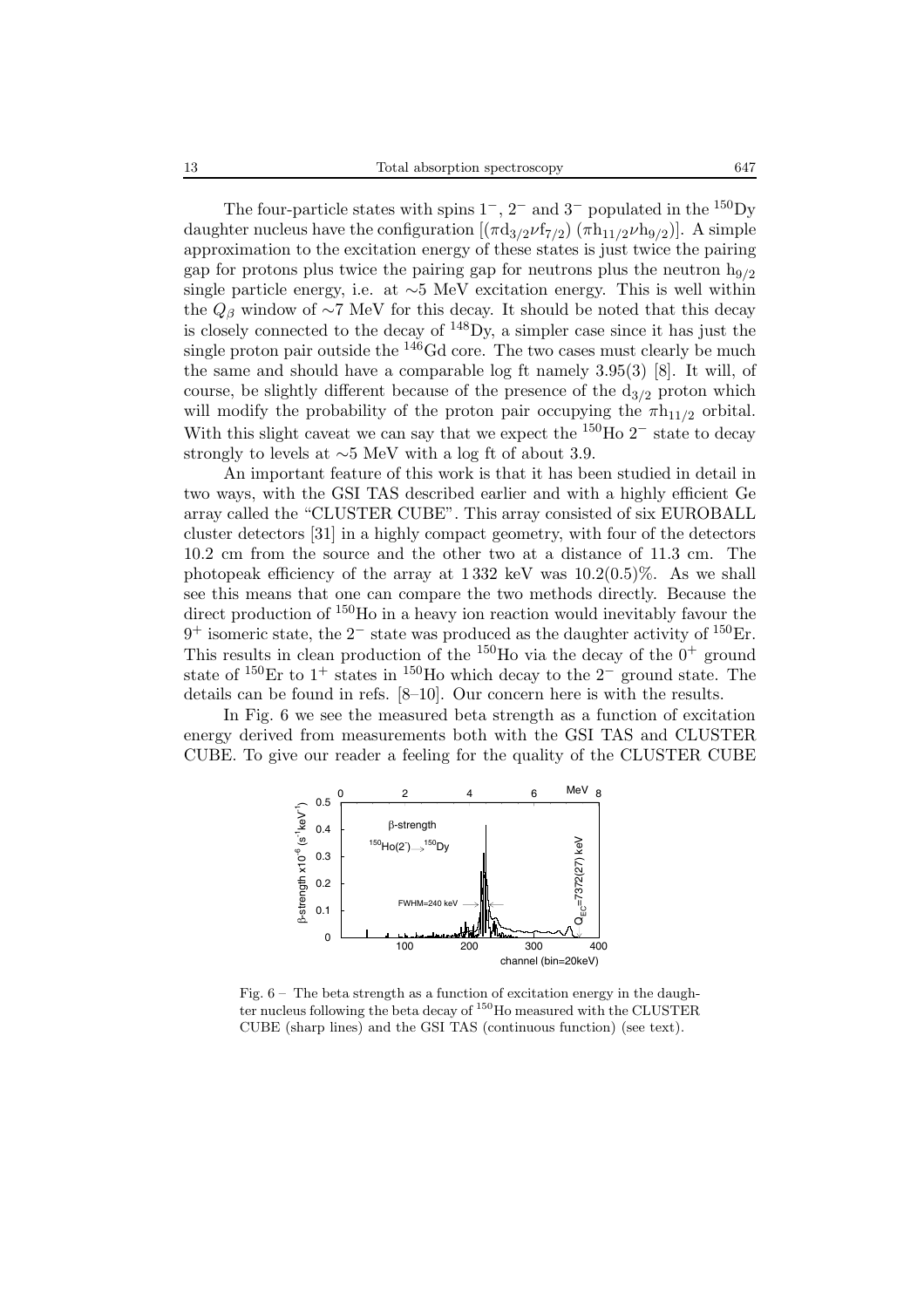results we should mention that 1 064 gamma-ray lines were observed, which were arranged into a decay scheme with 295 levels in  $^{150}$ Dy. On the assumption that the beta decays are allowed GT decays it was possible to assign spins and parities to most of them.

In this study Shell model analysis provides a prediction of the distribution of  $B(\text{GT})$  strength between the 1<sup>-</sup>, 2<sup>-</sup> and 3<sup>-</sup> states of 3.6:4.0:7.4 normalised to 15 arbitrary units. This is in excellent agreement with the measured ratios of 3.4:4.2:7.4 (now in units of  $g_A^2/4\pi$ ) derived from the CLUSTER CUBE measurements.

In Fig. 6 one can see clearly the most distinctive feature of the spectra from both types of spectrometer, namely the very strong beta feeding to a narrow interval near 4.4 MeV with a width of about 240 keV. This corresponds to the  $\pi h_{11/2}$  to  $\nu h_{9/2}$  transition we anticipated seeing earlier. This is the peak of the GT resonance, more or less at the energy anticipated. The two spectra have the same shape, which gives confidence in the analysis techniques used for the TagS spectrum. There is, however, a clear loss in sensitivity in the CLUSTER CUBE spectrum at higher energies. Quantitatively we can say that the total  $B(\text{GT})$  up to the highest observed level at 5.9 MeV is 0.267 corresponding to log  $ft = 4.16$ . This compares with values of 0.455 and 3.93 obtained for these quantities from the TAgS up to the same energy. If we take the total  $B(\text{GT})$  up to the  $Q_\beta$  window then we miss, in total, 50% of the  $B(\text{GT})$  in this very high quality Ge measurement. On the other hand the individual levels and gamma transitions can only be disentangled in the spectra from the Ge detector array. This is shown qualitatively in Fig. 7, where the region of the resonance measured with the GSI TAS is compared with the spectra from some coincidence gates showing gammas de-exciting levels in the same region.

What can we conclude from these studies? Firstly it demonstrates very clearly and beautifully the population of the GT resonance in beta decay within the  $Q_\beta$  window. Secondly it demonstrates the clear need for the use of both techniques in such cases. The TAgS measurements are essential because it is the only way to obtain a proper measure of the GT decay strength. The high resolution measurements are also essential if one wants the details of the daughter level scheme and the fine structure of the resonance.

#### 4.2. MEASUREMENT OF NUCLEAR SHAPES IN BETA DECAY

The shape of the nucleus is one of the simplest of its macroscopic nuclear properties to visualise. In practice it turns out to be very difficult to measure. As we shall see below it turns out [12] that, in some cases, one can determine the nuclear shape including its sign from studies of beta decay. In general terms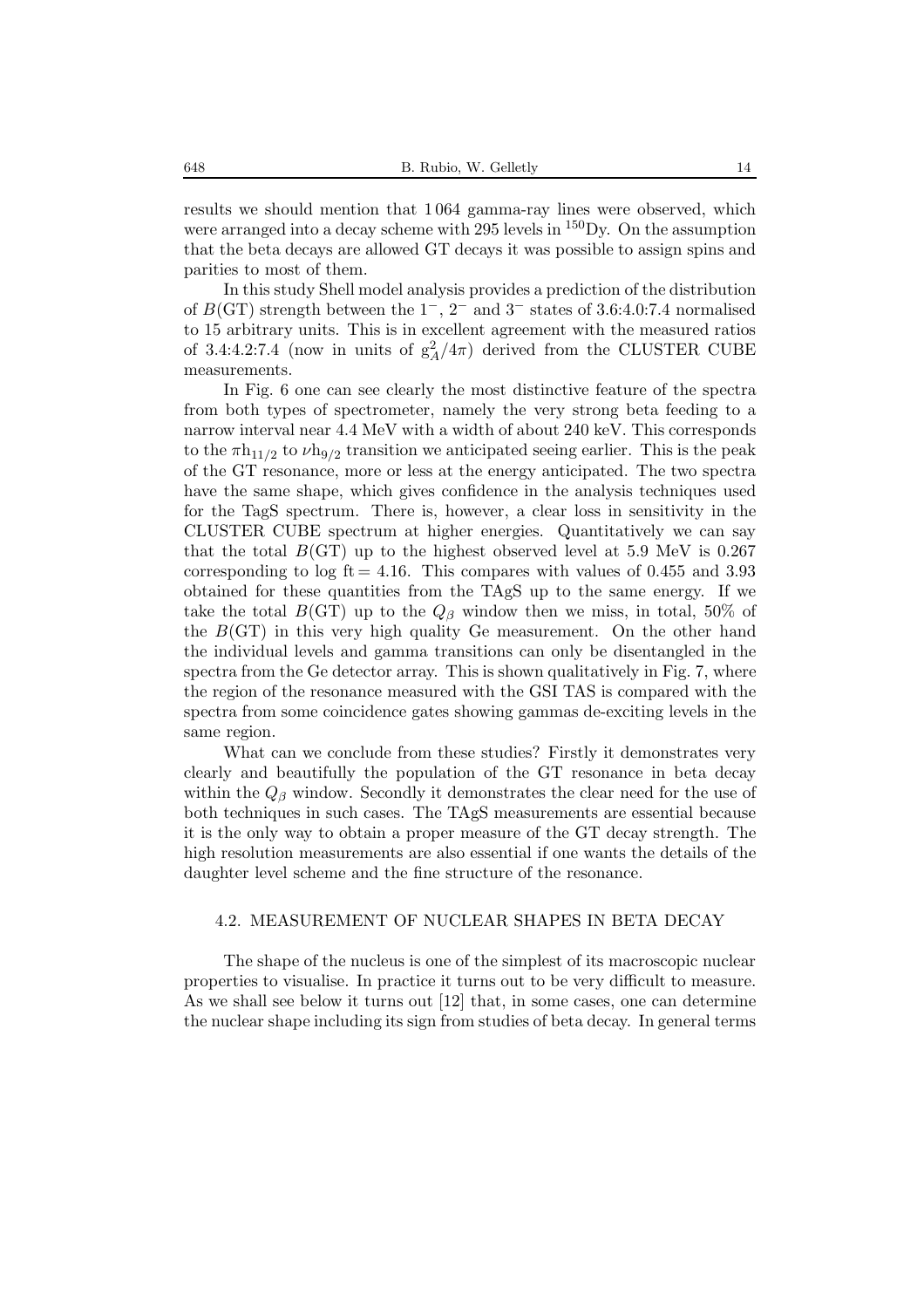

Fig. 7 – Comparison of part of the GSI TAS and CLUSTER CUBE spectra(various coincidence gates) for the decay of the 2*<sup>−</sup>* ground state in <sup>150</sup>Ho (see text).

we now have a picture of nuclei at closed shells having spherical shapes and nuclei with even quite small numbers of valence nucleons being deformed. The nuclei with  $A \sim 70 - 80$  and  $N \sim Z$  are of particular interest in this context. These nuclei enjoy a particular symmetry since the neutrons and protons are filling the same orbits. This, together with a low single-particle level density, leads to rapid changes in deformation with the addition or subtraction of only a few nucleons. In terms of mean field models, these rapid changes occur because of the proximity in energy of large energy gaps for protons and neutrons at  $Z, N = 34, 36$  on the oblate side and  $Z, N = 38$  on the prolate side of the Nilsson diagram. Such models suggest [32, 33] the co-existence of states in these nuclei of quite different shape. There is experimental evidence to support this in the Se and Kr nuclei [34, 35] and it is also predicted for the lightest Sr nuclei.

As a result it is of considerable interest to map out the deformation of both the ground and excited states in these nuclei. In practice, this is not a simple task. There are a number of methods of measuring the ground state deformation in unstable nuclei based on the interaction of the electric quadrupole moment of the nucleus with an external electric field gradient [36, 37]. However these methods do not apply to nuclei with  $J = 0$  or  $1/2$ . Apart from the nuclear re-orientation effect in Coulomb excitation, however, they do not give the sign of the quadrupole moment and thus cannot distinguish between oblate and prolate shapes.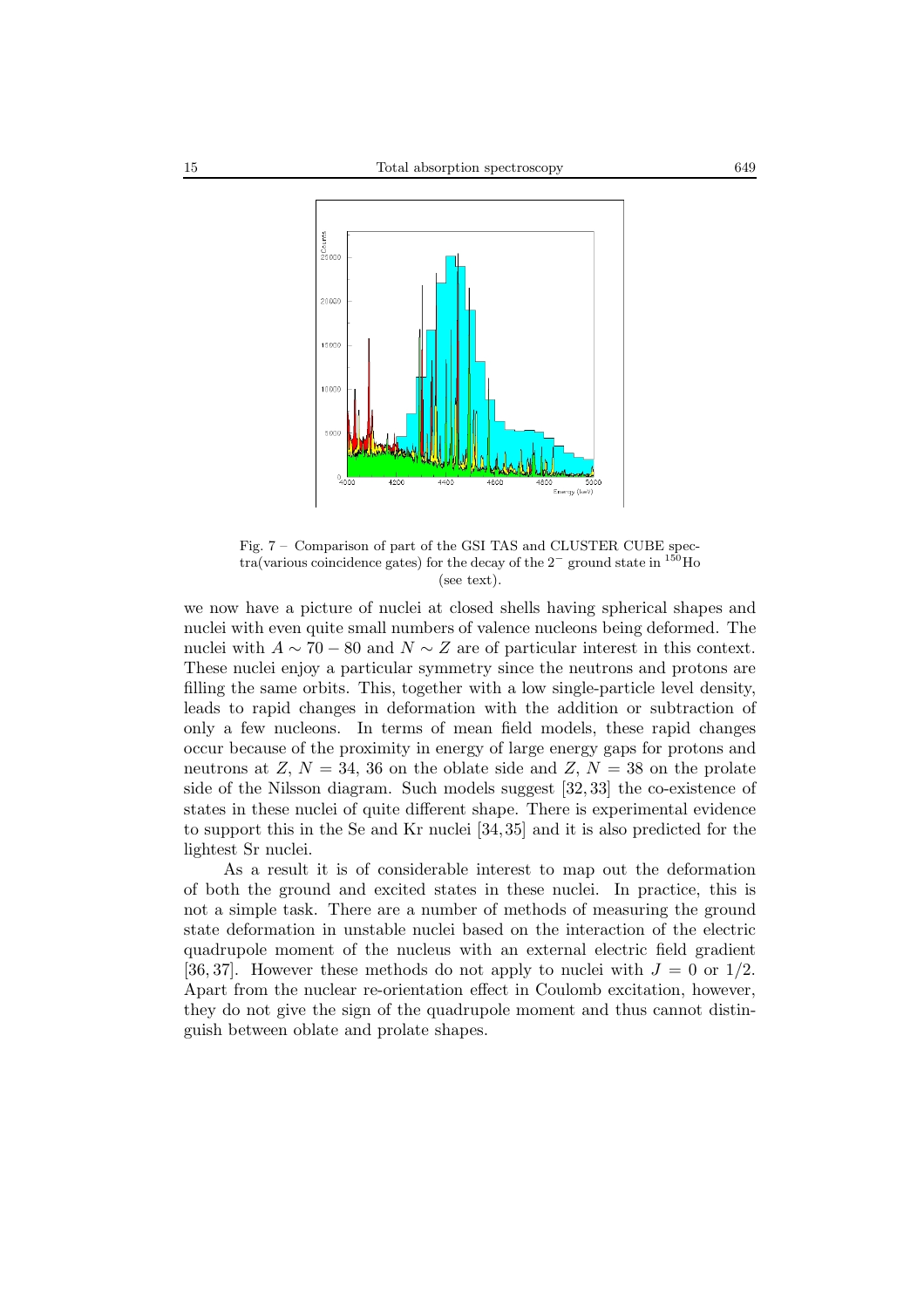In some cases beta decay provides an alternative way of deducing whether the ground state of the parent nucleus is oblate or prolate. The basis of the method is an accurate measurement of the Gamow-Teller strength distribution,  $B(\text{GT})$ , as a function of excitation energy in the daughter nucleus. The idea was first put forward by Hamamoto *et al.* [38] and was then pursued in in more detail by Sarriguren *et al.* [39]. In essence they calculate the  $B(\text{GT})$ distributions for various nuclei in the region for the deformations minimising the ground state energy. In some cases the calculated distributions within the beta decay window differ markedly with the shape of the ground state of the parent nucleus, especially for the light Kr and Sr isotopes.

A number of cases have been studied with the *Lucrecia* spectrometer described earlier. In the case of the even-even nucleus  $^{76}Sr$  it was already known that the ground state is amongst the most deformed known. This was based on the measurement [40] of the energy of the first excited  $2^+$  state and Grodzin's formula [41], an empirical relationship between the deformation and the energy of the  $2^+$  –  $0^+$  transition. This tells us nothing about the sign of the deformation.

CERN-ISOLDE is, at present, the ideal place for measuring the beta decay of <sup>76</sup>Sr, since it provides the most intense, mass-separated, low-energy beams of neutron-deficient Sr nuclei. The half life of  $^{76}Sr$  is just 8.9 s. This is long enough for us to be able to implant the activity on the tape outside the shielding for *Lucrecia* and then transport it to the counting point.The tape system was moved every 15s in order to avoid the buildup of the <sup>76</sup>Rb daughter activity, which has a half-life of 36.8 s. The gamma-ray spectrum was recorded in coincidence with positrons and X-rays using the ancillary detectors placed close to the implanted source in the central through hole in the NaI detector. The upper part of Fig. 8 shows the experimental total absorption spectrum of the beta decay of  $76$ Sr overlaid with the recalculated spectrum after the analysis. In the lower panel we see the  $B(\text{GT})$  distribution derived from this spectrum with the shading indicating the experimental uncertainty. These results were based on the singles spectra and did not use the recorded coincidences.

The reader should note a number of points. Firstly the analysis of the TAgS spectrum was carried out as outlined in Section 3.2. Secondly the proton separation energy is 3.5 MeV. As a result beta-delayed proton emission has been observed at excitation energies from 4.8–5.8 MeV [42]. However, this contribution is only <sup>∼</sup>2% in <sup>B</sup>(GT), i.e. very small compared to decay *via* betadelayed gamma rays. Thirdly the marked strength at 0.5, 1.0 and 2.1 MeV is to states already known [43] but the  $B(\text{GT})$  values reported earlier are in disagreement with the TAgS measurements as a result of the "Pandemonium" effect described above.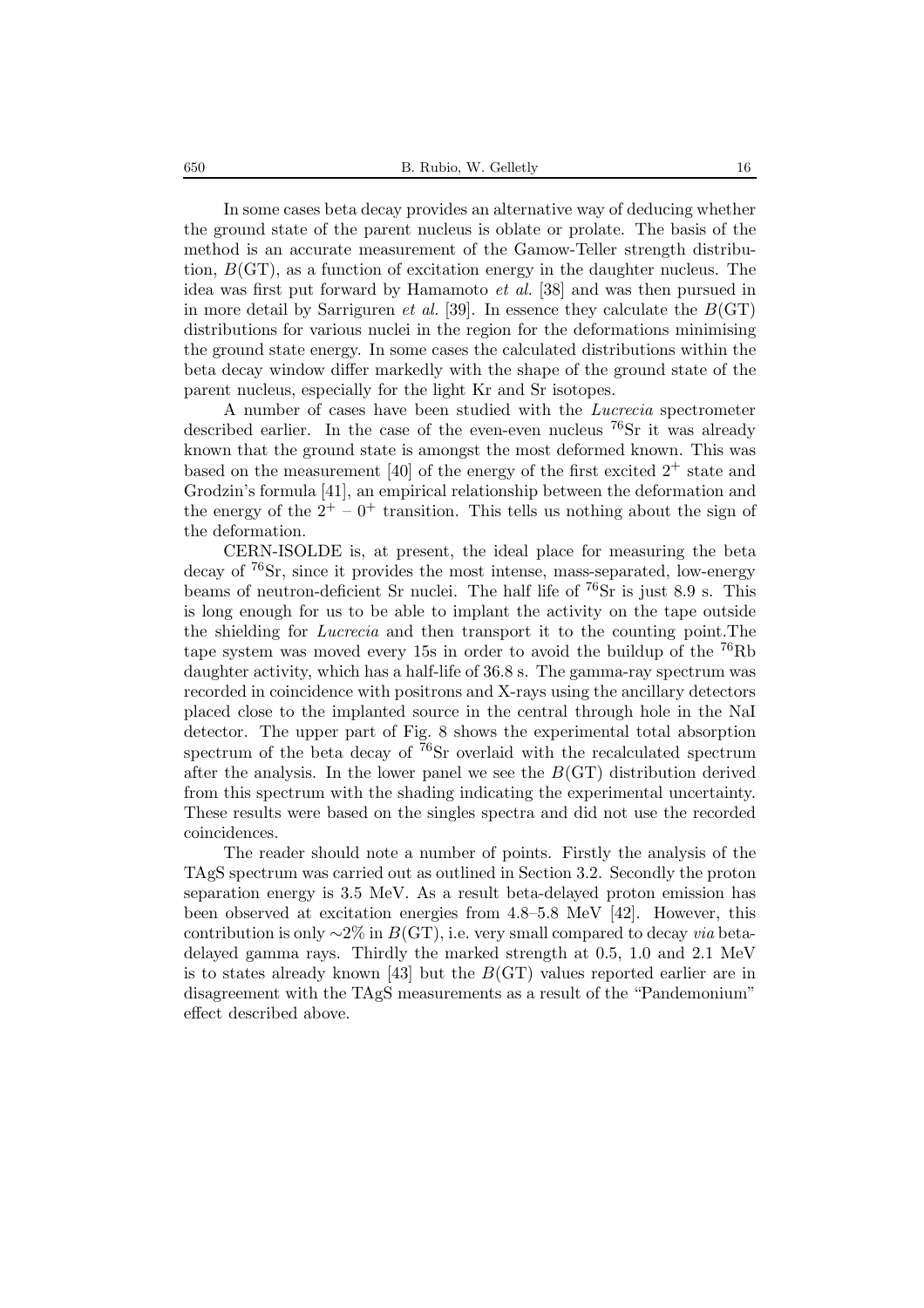

Fig.  $8 -$ The upper part of the figure shows the singles spectrum overlaid with the spectrum recalculated after analysis. The lower part shows the  $B(\text{GT})$  distribution as a function of excitation energy in the daughter nucleus. The shading indicates the experimental uncertainty.

The theoretical derivation [39] of the  $B(\text{GT})$  distribution starts with the construction of the quasi-particle basis self-consistently from a deformed Hartree-Fock (HF) calculation with density dependent Skyrme forces and pairing correlations in the BCS framework. From the minima in the total HF energy *versus* deformation plot they derive the possible ground state deformations. In the case of <sup>76</sup>Sr two minima are found; one is prolate with  $\beta_2 = 0.41$ , the other is oblate with  $\beta_2 = -0.13$ . Using these results the quasi-randomphase approximation (QRPA) equations are solved with the interaction derived from the same Skyrme force used in the HF calculation. To calculate the  $B(\text{GT})$  it is assumed that the states populated in the daughter nucleus have the same deformation as the parent state.

Figure 9 shows the results of these calculations using the SK3 residual interaction. This plot shows the sum of the  $B(\text{GT})$  at any given energy bin up to that energy bin. The theoretical results are shown for both prolate and oblate states. It also shows the measured, accumulated  $B(\text{GT})$ . The shading indicates the experimental uncertainty. The agreement of the experimental plot with the calculation for a prolate shape is very good over the energy range 0–5 to 6 MeV. In contrast there is no agreement with the results of the calculation based on an oblate shape. Thus our results confirm the large deformation,  $\beta_2 \sim 0.4$ , deduced from the in-beam studies and give the first definitive evidence that the deformation is of prolate character.

This result also validates this method of determining the ground state deformation. It was also applied to the case of  $^{74}\text{Kr}$  [13], where earlier measurements [35] of the decay of the isomeric, first excited  $0^+$  state had indicated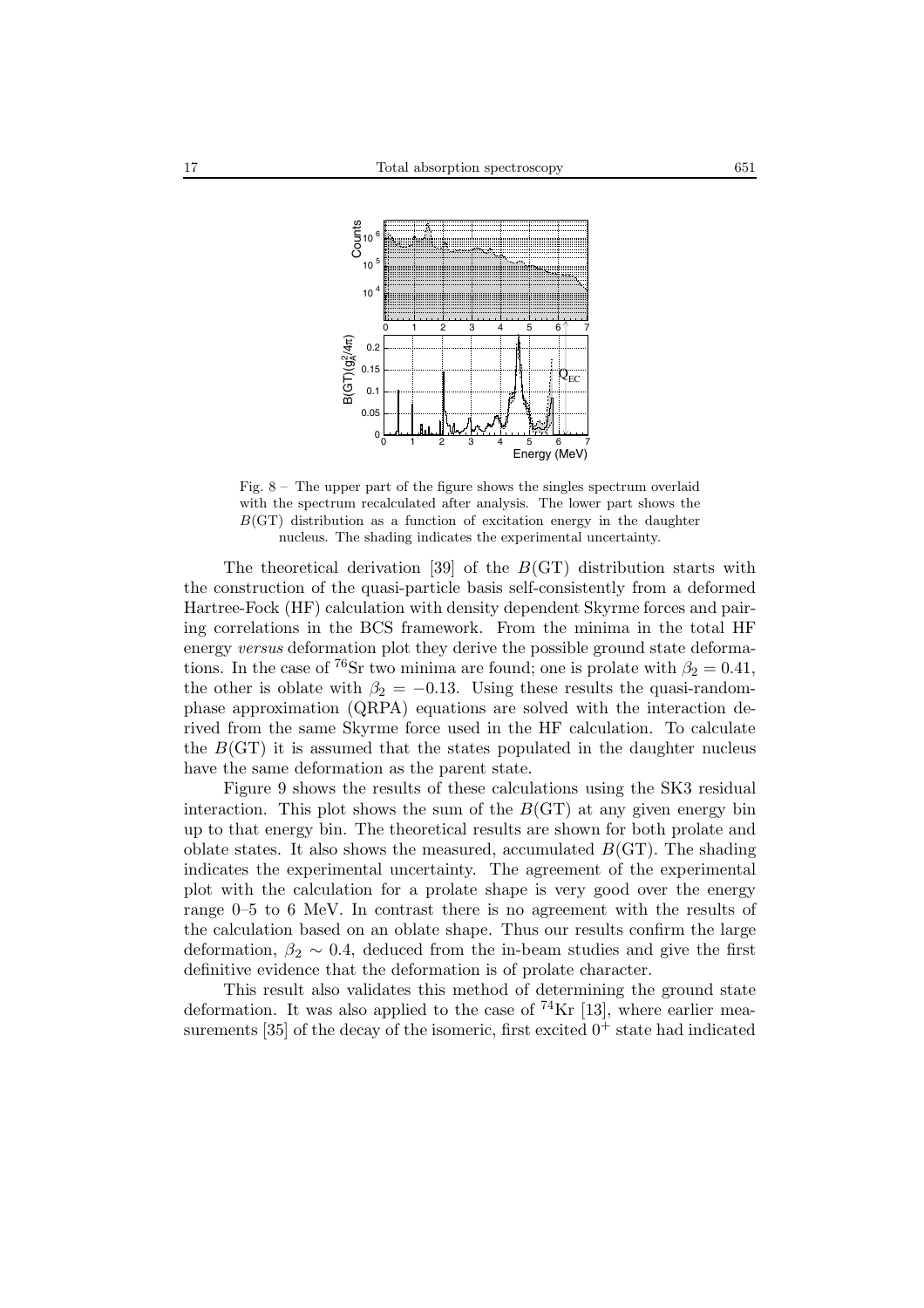

Fig. 9 – On the left hand side we see the summed value of the measured  $B(\text{GT})$  as a function of the excitation energy in the daughter nucleus for the decay of <sup>76</sup>Sr [12] compared with the theoretical distributions for oblate and prolate shapes. On the right we see the the same thing for  $^{74}$ Kr.

strong mixing of the oblate and prolate shapes. Again the TAgS measurements were made at CERN-ISOLDE. Figure 9 also shows the accumulated  $B(\text{GT})$  as a function of excitation energy for both theory and experiment. This time it is clear that there is a mixture of prolate and oblate shapes in the  ${}^{74}\text{Kr}$  ground state. This is confirmed by the Coulomb excitation of a beam of  $^{74}\text{Kr}$  [44].

Summarising, it is clear that it is possible, in some cases, where there is sufficient difference between the calculated curves, to determine the shape of the nuclear ground state from measurements of the  $B(\text{GT})$  distribution. As part of the same programme of measurements a number of other Kr and Sr decays were also studied. The results will appear in due course.

## 5. **FUTURE MEASUREMENTS**

One of the most important changes in studies of nuclear physics in recent years has been the steady development in our ability to accelerate radioactive nuclear species. This has allowed us and will continue to allow us to study the beta decay of more and more exotic nuclear species. As we have explained above, if we are to extract the fullest information from these studies we must use both the high resolution and total absorption techniques. At the new international radioactive beam facilities FAIR, to be built at GSI, Darmstadt, and SPIRAL2, to be built at GANIL, France, plans are already underway [45, 46] to allow both types of study and also to allow studies of beta-delayed neutrons as well.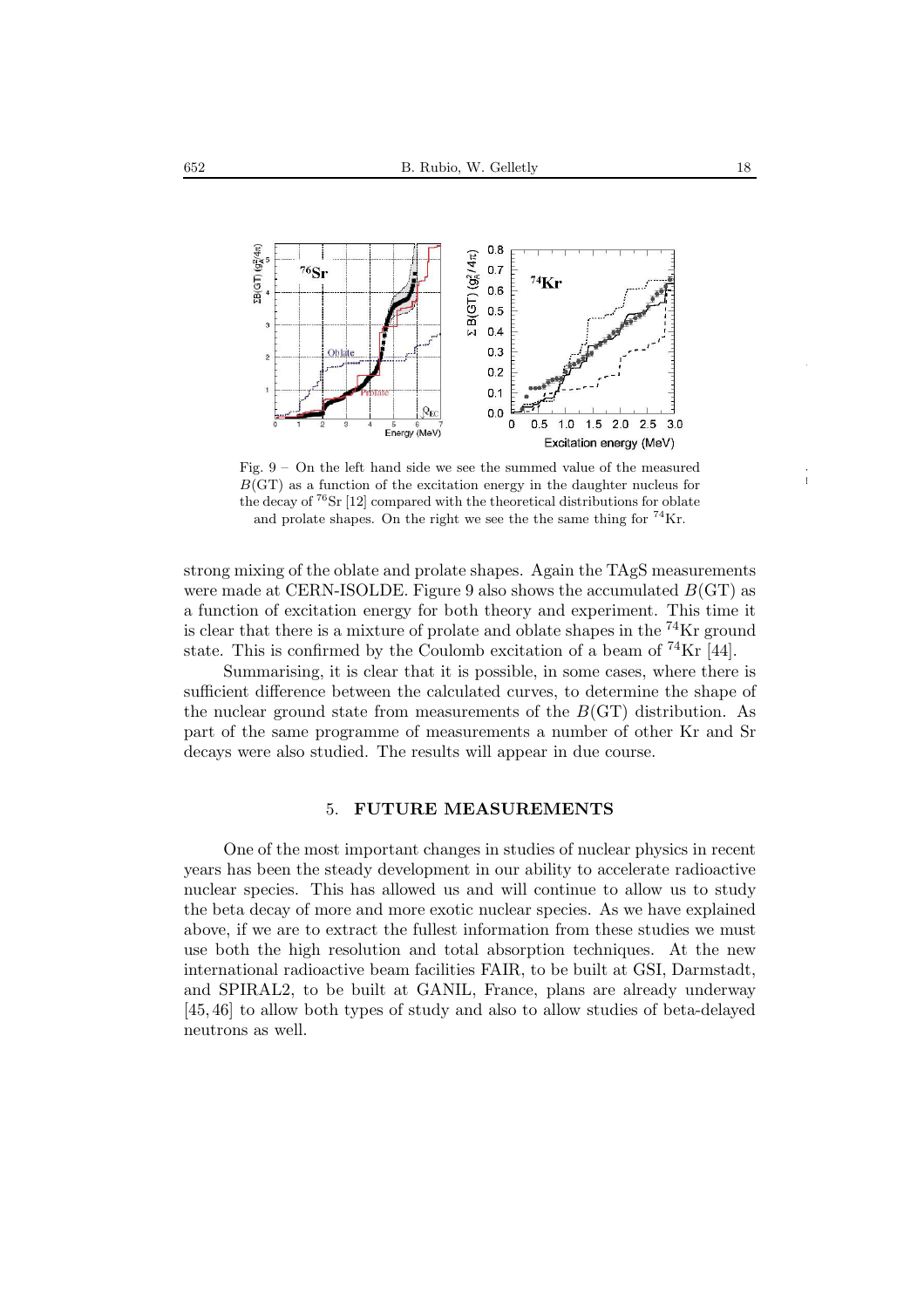In the operation of nuclear reactors based on thermal neutron-induced fission seven percent of the total power comes from radioactive decay. When the reactor shuts down this activity dies away over a long period. In order to be able to optimise reactor operation and calculate properly the shielding needed for radioactive waste we need a precise knowledge of the cooling curve. This requires a knowledge of the decays of a large number of beta decays. In particular it is essential to have a proper knowledge of the beta-feeding distribution for these decays. Many of these have been inaccessible to study until now because it has been impossible to separate chemical species which are refractory. New types of ion source [47] and the IGISOL technique [48] now allow us to separate such species and the required measurements are now planned [49]. Initial studies of Tc isotopes have been undertaken at the IGISOL at Jyväskylä [50] and it is clear that the results greatly improve the calculated decay heat curves.

*Acknowledgements.* This article was written as part of a volume to celebrate the work and achievements of Professor Dorin Poenaru on the occasion of his 70th birthday. Amongst his many works and achievements were important contributions to our understanding of radioactive decay. In particular the prediction that radioactive decay might occur by the emission of  $^{14}$ C. We felt that our article on beta decay would be a fitting measure of our esteem.

This work was partly supported by the grant FPA2005-03993 of the Spanish Ministry of Education and Research.

### REFERENCES

- 1. S. Hofmann, *On beyond Uranium Science Spectra*, ed. by V. Moses, London, Taylor and Francis, 2002.
- 2. M. Jung *et al.*, Phys. Rev. Lett., **C 77**, 5190 (1996).
- 3. F. Bosch *et al.*, Phys. Rev. Lett., **C 69**, 2164 (1992).
- 4. M.V. Stoitsov *et al.*, Phys. Rev., **C 68**, 054312 (2003).
- 5. W. Pauli, *Rapports du Septieme Conseil de Physique Solvay*, Brussels, 1933.
- 6. E. Fermi, Z. Phys., **88**, 161 (1934).
- 7. Z. Hu *et al.*, Phys. Rev., **C 60**, 024315 (1999); ibid., **62**, 064315 (2000); M. Gierlik *et al.*, Nucl. Phys., **A 724**, 313 (2003).
- 8. P. Kleinheinz *et al.*, Phys. Rev. Lett., **55**, 2664 (1985).
- 9. A. Algora *et al.*, Phys. Rev., **C 68**, 034301 (2003).
- 10. B. Rubio, *Frontiers of Collective Motions* (CM2002), ed. by H. Sagawa and H. Iwasaki, Singapore, World Scientific, 2002.
- 11. E. Nacher *et al.*, GSI Sci. Report, p. 8; http://www-aix.gsi.de/annrep2002/Files/8.pdf, 2003.
- 12. E. Nacher *et al.*, Phys. Rev. Lett., **92**, 232501 (2004).
- 13. E. Poirier *et al.*, Phys. Rev., **C 69**, 034307 (2004).
- 14. J.C. Hardy *et al.*, Nucl. Phys., **A 509**, 429 (1990).